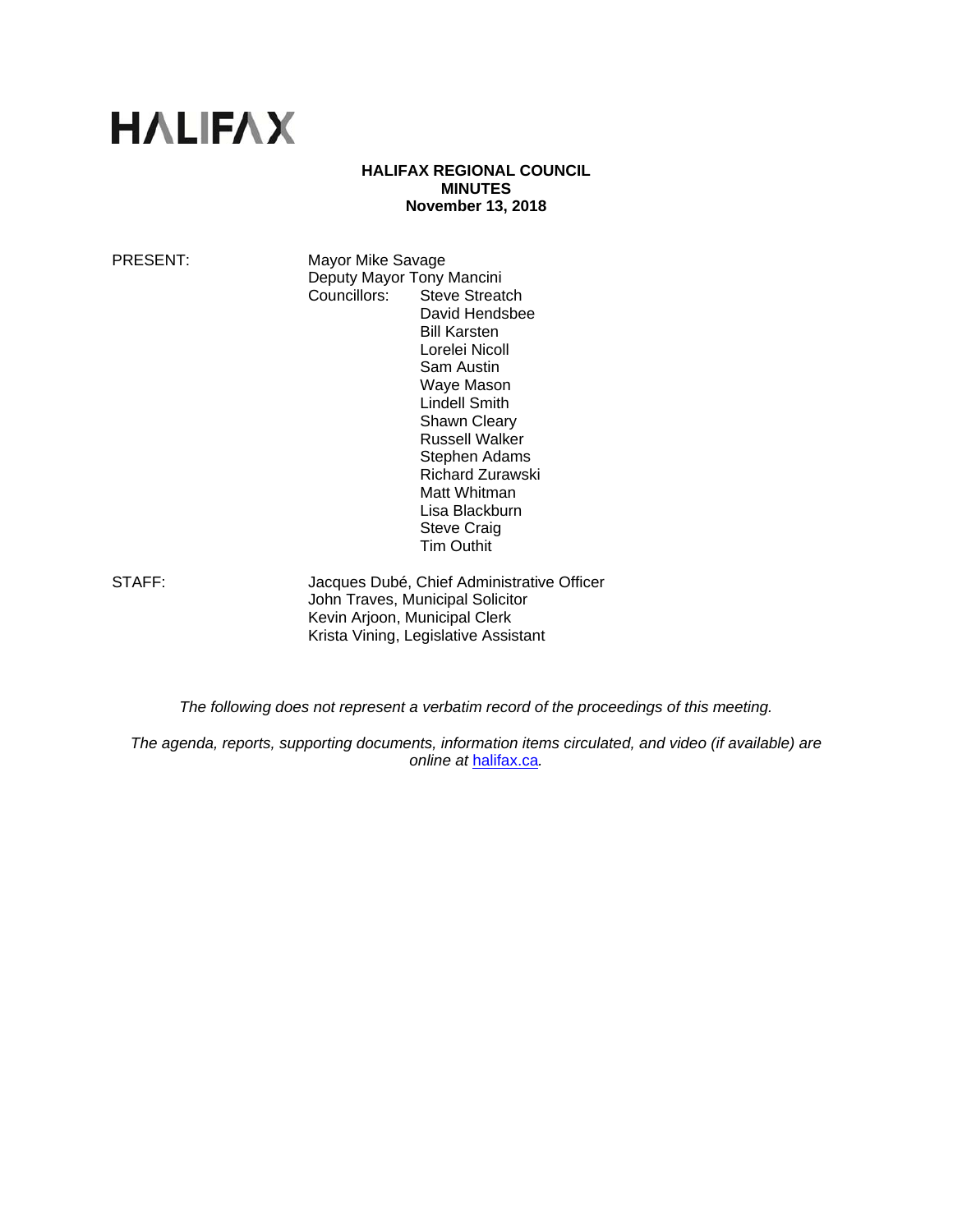*The meeting was called to order at 1:00 p.m. Council recessed at 3:02 p.m. and reconvened at 3:17 p.m. Council adjourned at 4:29 p.m.*

# **1. CALL TO ORDER**

The Mayor called the meeting to order at 1:00 p.m. and Council stood for a moment of reflection.

# **2. SPECIAL COMMUNITY ANNOUNCEMENTS & ACKNOWLEDGEMENTS**

Councillors noted a number of special community announcements and acknowledgements.

# **SELECTION OF DEPUTY MAYOR**

Mayor Savage provided an overview of the selection of Deputy Mayor process.

Mayor Savage thanked Deputy Mayor Waye Mason for serving HRM in the position over the past year.

Deputy Mayor Mason thanked Mayor Savage and members of Council.

Mayor Savage opened the floor for nominations for the position of Deputy Mayor.

MOVED by Councillor Austin, seconded by Deputy Mayor Mason

# **THAT Councillor Tony Mancini be nominated as Deputy Mayor of the Halifax Regional Municipality.**

The Mayor called three times for further nominations, there were none.

#### **MOTION PUT AND PASSED.**

Councillor Mancini was acclaimed as Deputy Mayor of the Halifax Regional Municipality.

Deputy Mayor Mancini thanked Mayor Savage and members of Council.

#### **3. APPROVAL OF MINUTES – October 16 and 17, 2018**

MOVED by Councillor Smith, seconded by Councillor Mason

#### **THAT the minutes of October 16 and 17, 2018 be approved as circulated.**

#### **MOTION PUT AND PASSED.**

# **4. APPROVAL OF THE ORDER OF BUSINESS AND APPROVAL OF ADDITIONS AND DELETIONS**

Councillor Blackburn requested Information Item 4 – Memorandum from the Director of Human Resources/Office of Diversity and Inclusion dated July 9, 2018 re: Diverse Voices for Change – Federation of Canadian Municipalities (FCM) Project Update be brought forward for discussion at the November 27, 2018 meeting of Halifax Regional Council.

MOVED by Councillor Cleary, seconded by Councillor Blackburn

**THAT the agenda be approved as presented.** 

# **MOTION PUT AND PASSED.**

**5. BUSINESS ARISING OUT OF THE MINUTES – NONE**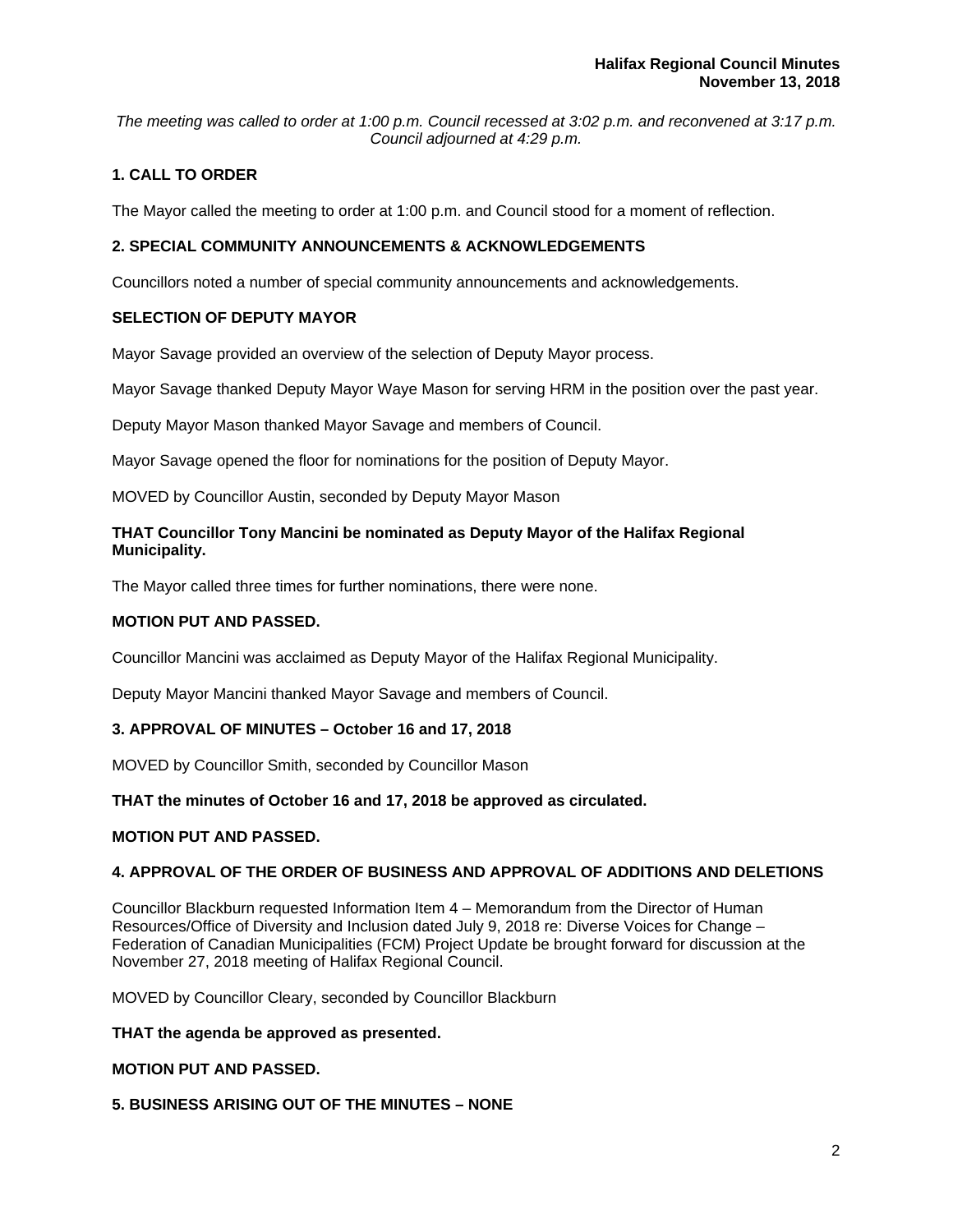**6. CALL FOR DECLARATION OF CONFLICT OF INTERESTS – NONE 7. MOTIONS OF RECONSIDERATION – NONE 8. MOTIONS OF RESCISSION – NONE 9. CONSIDERATION OF DEFERRED BUSINESS – NONE 10. NOTICES OF TABLED MATTERS – NONE 11. PUBLIC HEARINGS – NONE** 

**12. CORRESPONDENCE, PETITIONS & DELEGATIONS 12.1 Correspondence – None 12.2 Petitions – None** 

# **13. INFORMATION ITEMS BROUGHT FORWARD**

#### **13.1 Councillor Smith – 2018 Citizen Survey Results**

The following was before Council:

• A staff information report dated October 22, 2018

Council discussed the 2018 Citizen Survey results, with staff responding to questions on how the data was collected and the margin of error. Council suggested that as part of the demographic and geographic data provided, staff could include a map showing the distribution areas by urban, suburban and rural. Further, the survey should include a section for residents to leave general comments and questions in addition to survey related comments in the future.

# **14. REPORTS**

# **14.1 CHIEF ADMINISTRATIVE OFFICER**

#### **14.1.1 Appointment of Building Official**

The following was before Council:

- A staff recommendation report dated October 25, 2018
- A private and confidential staff memorandum dated October 25, 2018

MOVED by Councillor Craig, seconded by Councillor Cleary

**THAT Halifax Regional Council appoint Dawson Patterson as a Building Official, pursuant to Section 5(2) of the Nova Scotia Building Code Act. This appointment is effective for the duration of their assignment to the duties of a Building Official with Halifax Regional Municipality.** 

# **MOTION PUT AND PASSED UNANIMOUSLY.**

#### **14.1.2 Regulatory Modernization Joint Project - Results and Next Steps**

The following was before Council:

• A staff recommendation report dated October 11, 2018

MOVED by Councillor Blackburn, seconded by Councillor Craig

**THAT Halifax Regional Council extend the Regulatory Modernization Joint Project collaboration with the Province of Nova Scotia and Business Advisory Panel for a period of two (2) years, to December 31, 2020.** 

# **MOTION PUT AND PASSED UNANIMOUSLY.**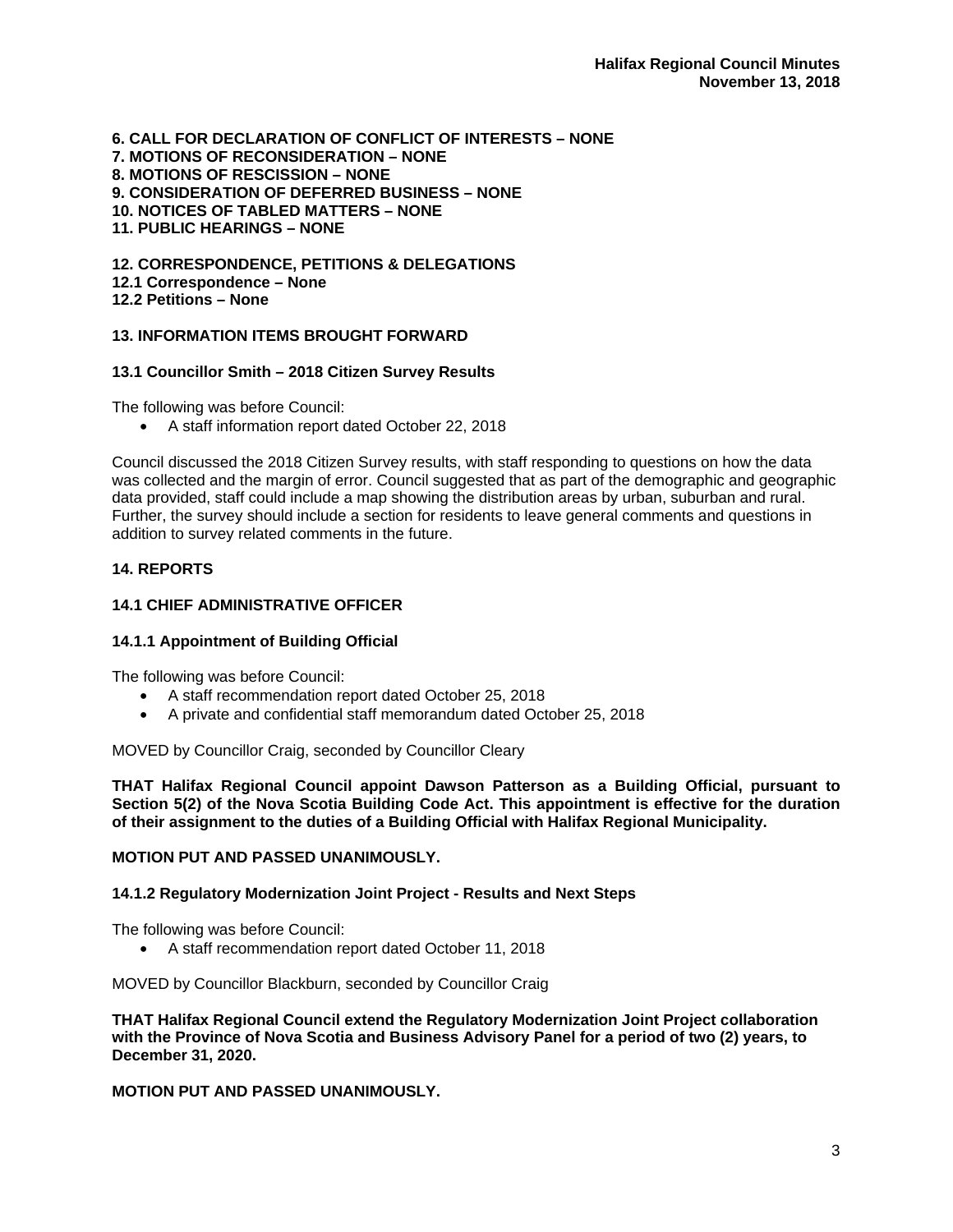## **14.1.3 Amendments to Administrative Order 2015-004-OP, Respecting Traffic Calming**

The following was before Council:

• A supplementary staff report dated September 17, 2018

MOVED by Councillor Cleary, seconded by Councillor Zurawski

**THAT Halifax Regional Council, with respect to Administrative Order 2015-004-OP, Respecting Traffic Calming:** 

**1. Maintain the requirement that a street be greater than 150m in length to be eligible for traffic calming;** 

**2. Maintain the 85th percentile speed criteria of 35 km/h during school arrival and dismissal times;** 

**3. Maintain the 85th percentile speed criteria of 45 km/h for residential streets; and** 

**4. Direct the Chief Administrative Officer to proceed with publicly posting on the HRM website all of the traffic calming reviews that have taken place over the past 5 years.** 

Council discussed the motion with staff responding to questions. Concern was expressed with attaining the 85th percentile speed criteria and support voiced for reducing the speed to 30 km/hr during school arrival and dismissal times and 40 km/h for residential streets. Members questioned whether changing the design of streets and/or having greater enforcement would decrease speeding over posted signs. Members commented on motorists' shortcutting to avoid traffic calming streets and that education was needed.

The motion was separated for voting purposes as per Section 90 of Administrative Order One.

MOVED by Councillor Cleary, seconded by Councillor Zurawski

**THAT Halifax Regional Council, with respect to Administrative Order 2015-004-OP, Respecting Traffic Calming:** 

**1. Maintain the requirement that a street be greater than 150m in length to be eligible for traffic calming.** 

**MOTION PUT AND PASSED.** (16 in favour, 1 against)

In favour: Mayor Savage, Deputy Mayor Mancini, Councillors Streatch, Hendsbee, Karsten, Nicoll, Austin, Mason, Smith, Cleary, Walker, Zurawski, Whitman, Blackburn, Craig and Outhit

Against: Councillor Adams

MOVED by Councillor Cleary, seconded by Councillor Zurawski

**THAT Halifax Regional Council, with respect to Administrative Order 2015-004-OP, Respecting Traffic Calming:** 

**2. Maintain the 85th percentile speed criteria of 35 km/h during school arrival and dismissal times.** 

**MOTION PUT AND DEFEATED.** (1 in favour, 16 against)

In favour: Councillor Whitman

Against: Mayor Savage, Deputy Mayor Mancini, Councillors Streatch, Hendsbee, Karsten, Nicoll, Austin, Mason, Smith, Cleary, Walker, Adams, Zurawski, Blackburn, Craig and Outhit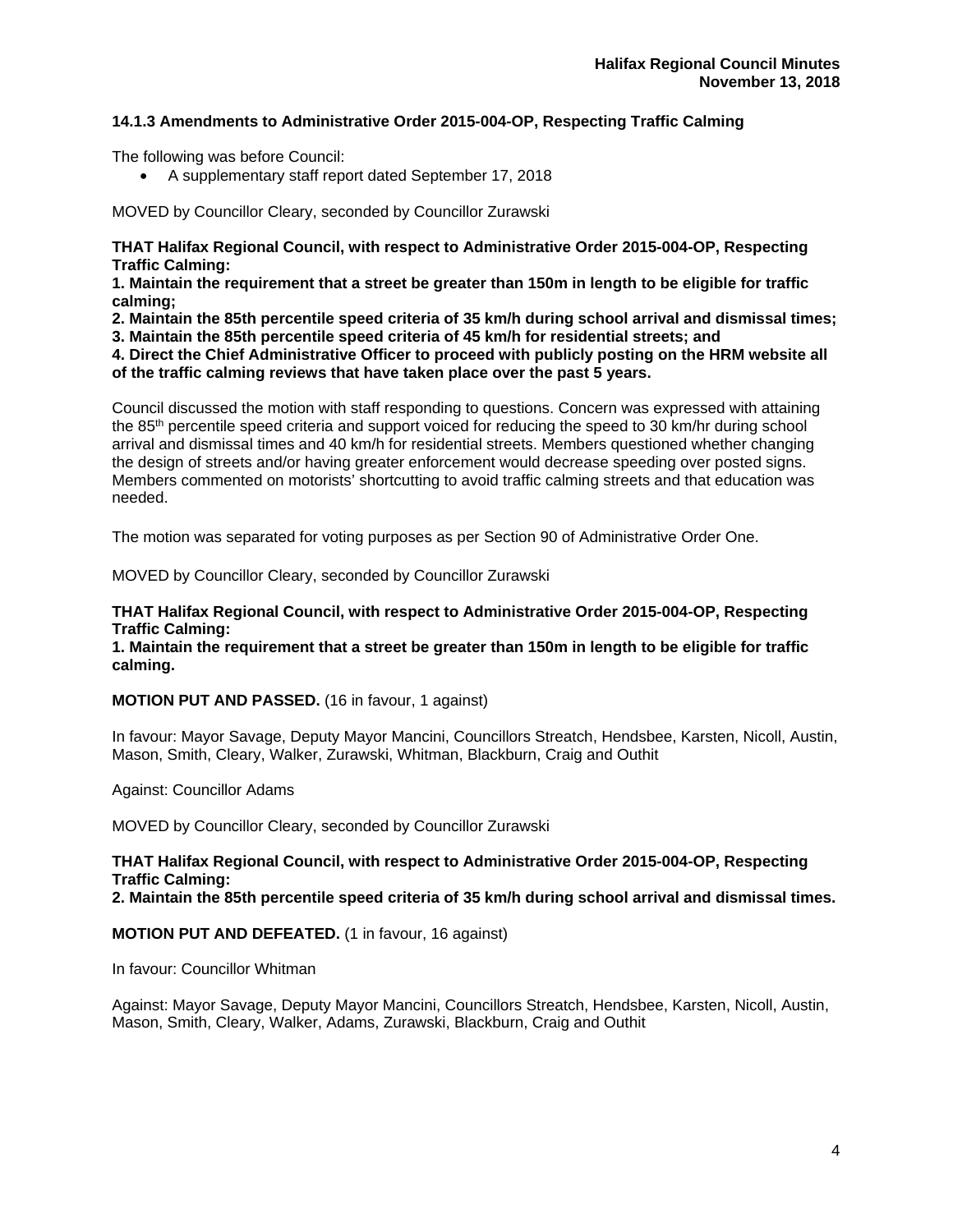MOVED by Councillor Cleary, seconded by Councillor Zurawski

# **THAT Halifax Regional Council, with respect to Administrative Order 2015-004-OP, Respecting Traffic Calming:**

**3. Maintain the 85th percentile speed criteria of 45 km/h for residential streets.** 

#### **MOTION PUT AND DEFEATED.** (1 in favour, 16 against)

In favour: Councillor Whitman

Against: Mayor Savage, Deputy Mayor Mancini, Councillors Streatch, Hendsbee, Karsten, Nicoll, Austin, Mason, Smith, Cleary, Walker, Adams, Zurawski, Blackburn, Craig and Outhit

MOVED by Councillor Cleary, seconded by Councillor Zurawski

**THAT Halifax Regional Council, with respect to Administrative Order 2015-004-OP, Respecting Traffic Calming:** 

**4. Direct the Chief Administrative Officer to proceed with publicly posting on the HRM website all of the traffic calming reviews that have taken place over the past 5 years.** 

#### **MOTION PUT AND PASSED UNANIMOUSLY.**

An alternative motion was proposed as follows:

MOVED by Councillor Cleary, seconded by Councillor Smith

**THAT Halifax Regional Council direct staff to prepare amendments to Administrative Order, AO 2015-004-OP to reduce the 85th percentile speed criteria to 30 km/h during school arrival and dismissal times and further reduce the 85th percentile speed criteria to 40 km/h for residential streets.** 

# **MOTION PUT AND PASSED.** (15 in favour, 1 against)

In favour: Mayor Savage, Deputy Mayor Mancini, Councillors Streatch, Hendsbee, Nicoll, Austin, Mason, Smith, Cleary, Walker, Adams, Zurawski, Blackburn, Craig and Outhit

Against: Councillor Whitman

Not Present: Councillor Karsten

Council recessed at 3:02 p.m. Council reconvened at 3:17 p.m.

# **14.2 TRANSPORATION STANDING COMMITTEE**

#### **14.2.1 Access-A-Bus Span of Service and Support Persons**

The following was before Council:

• A report from the Chair of the Transportation Standing Committee dated November 1, 2018 with attached staff recommendation report dated September 12, 2018

MOVED by Councillor Outhit, seconded by Councillor Zurawski

**THAT Halifax Regional Council direct Halifax Transit to remove existing weekday time of day restrictions on Access-A-Bus usage, and provide service to registered clients for a minimum service day of 6:00 am to 12:00 am from Monday to Friday.**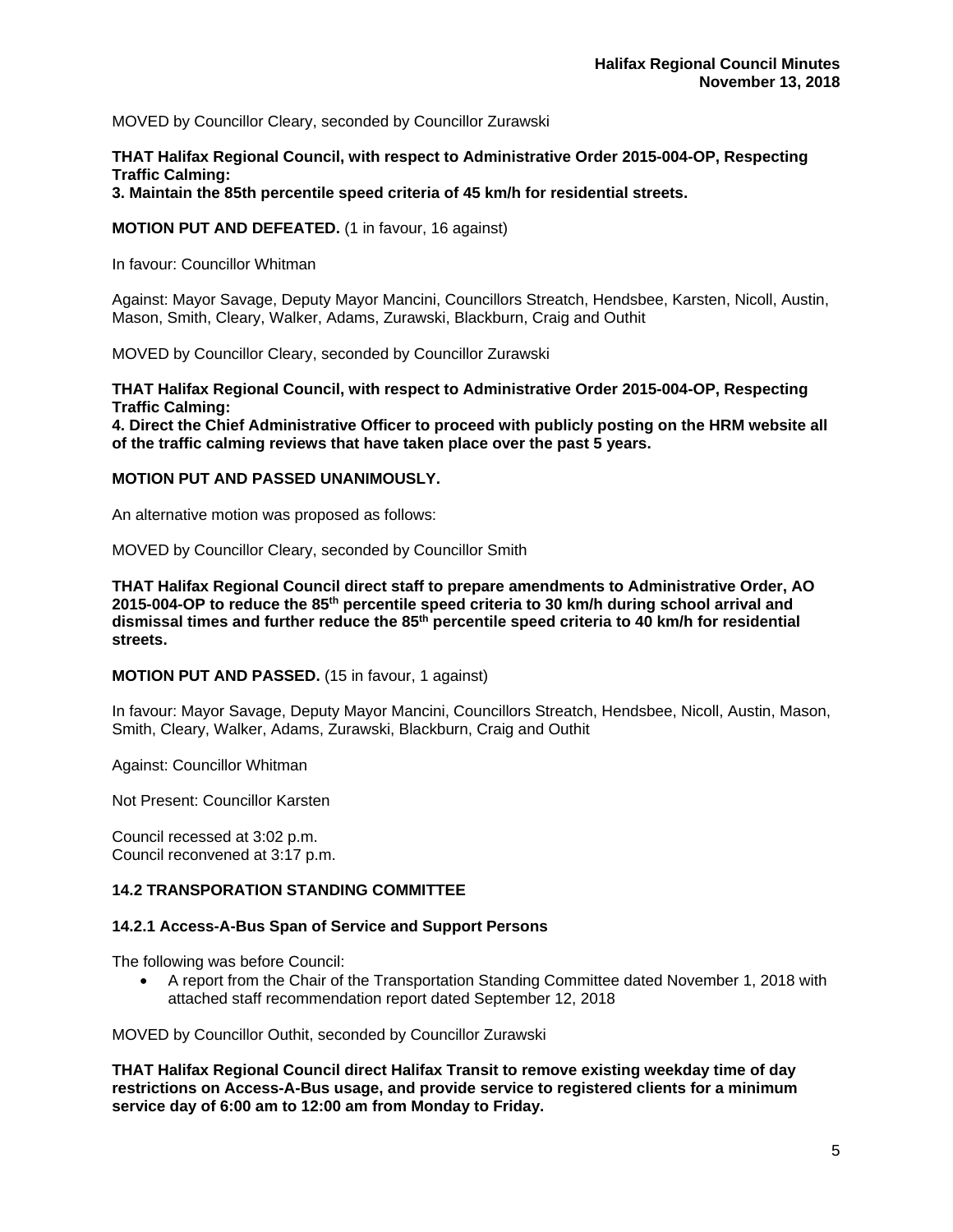# **MOTION PUT AND PASSED UNANIMOUSLY.**

Not present: Councillor Karsten

# **14.3 GRANTS COMMITTEE**

# **14.3.1 Business Improvement District (BID) Contribution Fund 2018 Recommended Awards**

The following was before Council:

• A report from the Chair of the Grants Committee dated November 5, 2018 with attached staff recommendation report dated September 10, 2018

MOVED by Councillor Walker, seconded by Councillor Cleary

**THAT Halifax Regional Council approve the eight (8) awards as detailed in Attachment 1 of the September 10, 2018 staff report for a combined total of \$107,000 from operating account C771- 6919.** 

# **MOTION PUT AND PASSED UNANIMOUSLY.**

Not present: Councillor Karsten

# **14.3.2 Interim Community Museums Grants Program - Recommended Awards Fiscal Year 2018**

The following was before Council:

• A report from the Chair of the Grants Committee dated November 5, 2018 with attached staff recommendation report dated October 12, 2018

MOVED by Councillor Walker, seconded by Councillor Streatch

**THAT Halifax Regional Council approve ten (10) operating grants and one (1) project grant as detailed in Attachment 1 of the staff report dated October 12, 2018 at a combined cost of \$100,000 in fiscal year 2018-19 from Operating Account M310-8004.** 

#### **MOTION PUT AND PASSED UNANIMOUSLY.**

Not present: Councillor Karsten

## **14.4 MEMBERS OF COUNCIL**

#### **14.4.1 Councillor Craig – Lake District Recreation Association Service Agreement Renewal**

The following was before Council:

• A request for Council consideration form from Councillor Craig

MOVED by Councillor Craig, seconded by Councillor Outhit

**THAT Halifax Regional Council direct staff to prepare a report to respond to a request from the Lake District Recreation Association (letter attached to Councillor request form dated May 15, 2018) for HRM to renew their Service Agreement and annual funding.** 

#### **MOTION PUT AND PASSED UNANIMOUSLY.**

Not present: Councillor Karsten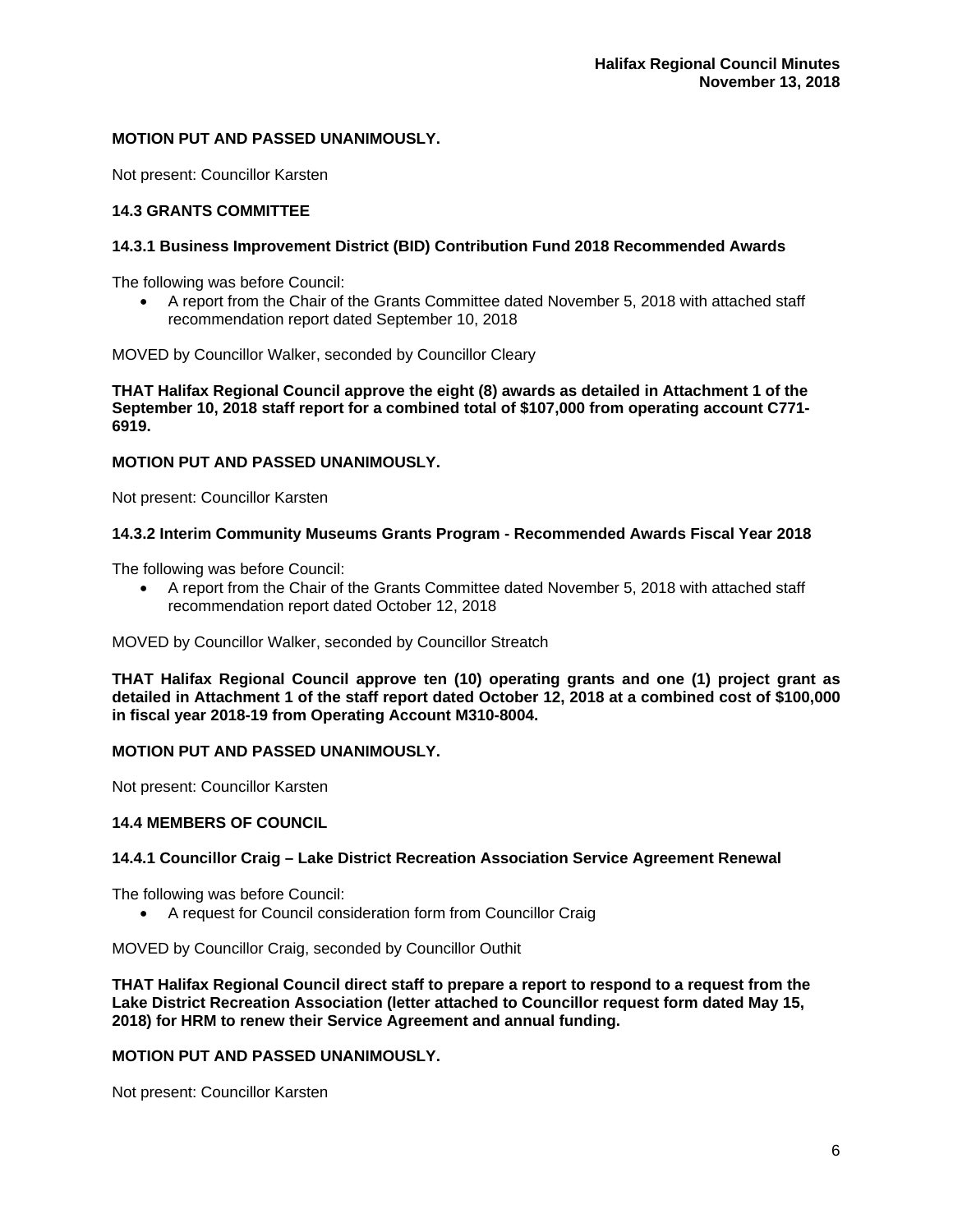# **15. MOTIONS – NONE**

# **16. IN CAMERA (IN PRIVATE)**

*Council may rise and go into a private In Camera session, in accordance with Section 19 of the Halifax Regional Municipality Charter, for the purpose of dealing with the following*:

# **16.1 In Camera (In Private) Minutes – October 16 and 17, 2018**

This matter was dealt with in public session.

MOVED by Councillor Whitman, seconded by Councillor Hendsbee

# **THAT the In Camera (In Private) minutes of October 16 and 17, 2018 be approved as circulated.**

#### **MOTION PUT AND PASSED.**

#### **16.2 PROPERTY MATTER – Memorial Library Site** *– Private and Confidential Report*

A matter pertaining to providing instruction and direction to officers and employees of the Municipality pertaining to the acquisition / sale of land in regard to:

This matter was dealt with in public session.

The following was before Council:

- A private and confidential staff report dated October 22, 2018
- A copy of the staff presentation

MOVED by Councillor Cleary, seconded by Councillor Mason

#### **THAT Halifax Regional Council direct staff to immediately declassify the private and confidential staff report dated October 22, 2018.**

# **MOTION TO DECLASSIFY PUT AND PASSED UNANIMOUSLY.**

Not present: Councillor Karsten

Jacques Dubé, Chief Administrative Officer presented the CitiesbyDesign Lab, a design concept to redevelop and repurpose of the former Memorial Public Library building. Dubé spoke to the historical and cultural significance of the site and showed renderings of the proposed redesign for the Dalhousie School of Architecture, HRM municipal space and leasable commercial floor area. It was noted that re-use of the building would require the current Provincial restrictions on use as a park or public library to be removed.

MOVED by Councillor Walker, seconded by Councillor Mason

#### **THAT Halifax Regional Council:**

**1. Direct the Chief Administrative Officer (CAO) to develop a proposal for the reuse and redevelopment of the former Memorial Library building in partnership with the Province of Nova Scotia and Dalhousie University that would include a major redevelopment and repurposing of the building to include a public atrium, educational space, HRM premises, commercial and retail space. The proposal should include an analysis of both a P3 arrangement and an HRM design build own option; and** 

**2. Return to Council with recommendations for further consideration.** 

Council discussed the motion with staff responding to questions. Members considered the historical and cultural significance of the site and whether they could find an appropriate use for the property other than as a library or park. Many members supported looking at a partnership with the Province of Nova Scotia